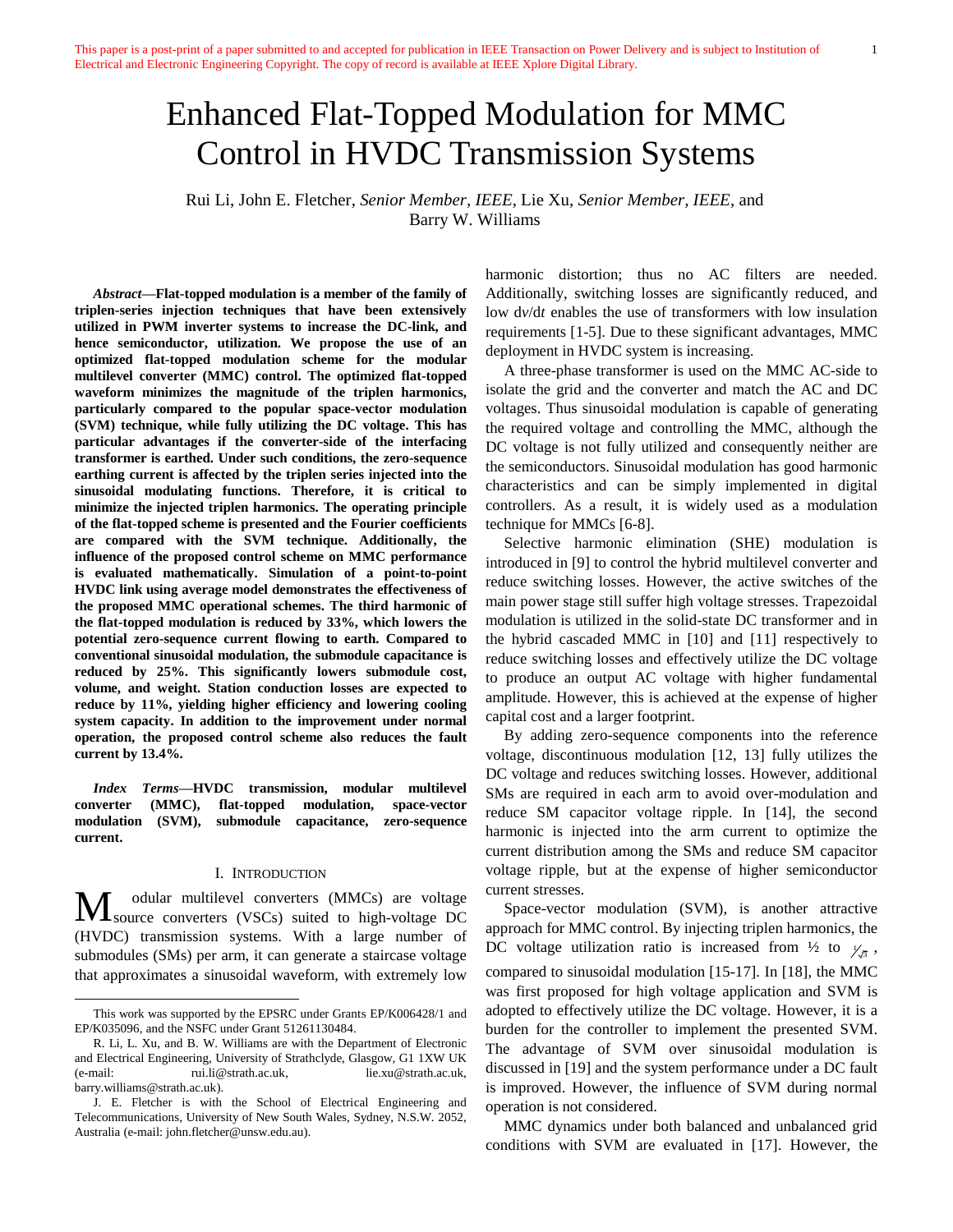influence of the triplen harmonics on losses and SM capacitance is not considered. Modified space-vector nearest level modulation (NLM) is discussed in [\[20\]](#page-8-12) to increase the DC voltage utilization ratio thus reduce the DC voltage. However, the reduced DC voltage means a higher DC current requirement in order to transfer rated power, resulting in higher power transmission losses.

In the VSC-HVDC system, the three-phase transformer may use a Yn/D configuration where the neutral is earthed on gridside [\[21,](#page-8-13) [22\]](#page-8-14). However, a D/Yn transformer connection with converter-side neutral earthed is introduced in [\[23-25\]](#page-8-15) to limit the DC overvoltage during a single phase-to-ground fault and a DC pole-to-ground fault.



Fig. 1. Transformer converter-side earthing arrangements in the Zhoushan HVDC project (±200kV) near Shanghai China (the first 5-terminal MMC-HVDC project in the world in operation): (a) Yangshan station and (b) Dinghai and Daishan stations [\[26-28\]](#page-8-16).



Fig. 2. Alternative earthing approaches for a D winding of the interface transformer: (a) three-phase earthing reactor [\[26-28\]](#page-8-16) and (b) zig-zag transformer [\[29,](#page-8-17) [30\]](#page-8-18).

In the Zhoushan project  $(\pm 200 \text{kV})$  near Shanghai China, which is the first 5-terminal MMC-HVDC project in the world and is in operation, Yangshan station uses Y/Yn transformer with the converter-side earthed, Fig. 1 (a). Dinghai and Daishan stations use conventional Yn/D transformer with gridside earthed and a three-phase reactor with neutral point earthed through a resistance is connected on the converter-side to earth these two station converters, as shown in Fig. 1 (b) [\[26-28\]](#page-8-16).

In addition to the three-phase earthing reactor as shown in Fig. 1 (b) and Fig. 2 (a), the zig-zag transformer in Fig. 2 (b) is also capable of providing the earthing point for a D winding of the interfacing transformer on the converter-side or grid-side [\[29,](#page-8-17) [30\]](#page-8-18).

However, the earthing point on the transformer converterside provides a zero-sequence current path and the zerosequence component of the converter-side three-phase currents flows to earth through the earthing point. If SVM was adopted, the zero-sequence current  $i<sub>z</sub>$  would be critical due to the high triplen harmonic voltages produced by SVM, which would cause distorted three-phase currents on the converter-side and high losses in the earthing resistance.

To reduce the triplen harmonics in SVM while effectively

utilize the DC voltage, a novel flat-topped modulation scheme with reduced zero-sequence harmonics compared with SVM is introduced in [\[31\]](#page-9-0) to drive a motor and reduce the computational burden for the controller. The flat-topped modulation waveform is simply scaled as the voltage requirement changes, so the injected zero-sequence has a fixed harmonic spectrum with reference to the fundamental. In our proposed Mode II modulation scheme, the injected triplenseries changes dynamically thereby reducing and optimizing the magnitude of the required triplen harmonics. This leads to improved performance in the MMC as will be demonstrated.

This paper aims to enhance the triplen harmonics and fully utilize the DC voltage in order to improve the performance of MMC in a HVDC system. The paper is organized as follows. In Section II, the novel flat-topped modulation scheme for MMC control is proposed and its harmonic characteristics and advantages over SVM are analyzed. The influence of the proposed control scheme on converter losses, SM capacitance, and DC fault currents are discussed in Section III. System performance of the proposed MMC control scheme is assessed by a point-to-point HVDC link using an average model in Section IV. Finally Section V draws conclusions.

#### II. ENHANCED FLAT-TOPPED MODULATION SCHEME

#### *A. Operating Principle*

The proposed flat-topped modulation is achieved by subtracting a triplen series waveform from the original threephase sinusoidal references. The triplen series waveform is generated by threshold-limiting the sinusoidal references. The technique increases the DC voltage utilization ratio and ensures sinusoidal line voltages at the MMC AC terminals.



Fig. 3. Proposed flat-topped modulation for MMC control.

As illustrated in Fig. 3, the command voltages *vdref* and *vqref* (*vdqref*, Fig. 3) are obtained from the current control loop in synchronous rotating coordinates. Transforming *vdref* and *vqref* to three-phase stationary coordinates, the original three-phase reference voltages  $v_{j0}$  ( $j=a, b, c$ ) ( $v_{abc0}$ , Fig. 3) can be obtained and are assumed as:

$$
\begin{cases}\nv_{a0} = V_m \sin(\omega t) \\
v_{b0} = V_m \sin(\omega t - 2\pi/3) \\
v_{c0} = V_m \sin(\omega t + 2\pi/3)\n\end{cases} (1)
$$

where  $\omega$  is the grid angular velocity;  $V_m$  is the fundamental amplitude and is derived by:

$$
V_m = \sqrt{{v_{\text{dref}}}^2 + {v_{\text{qref}}}^2}.
$$
 (2)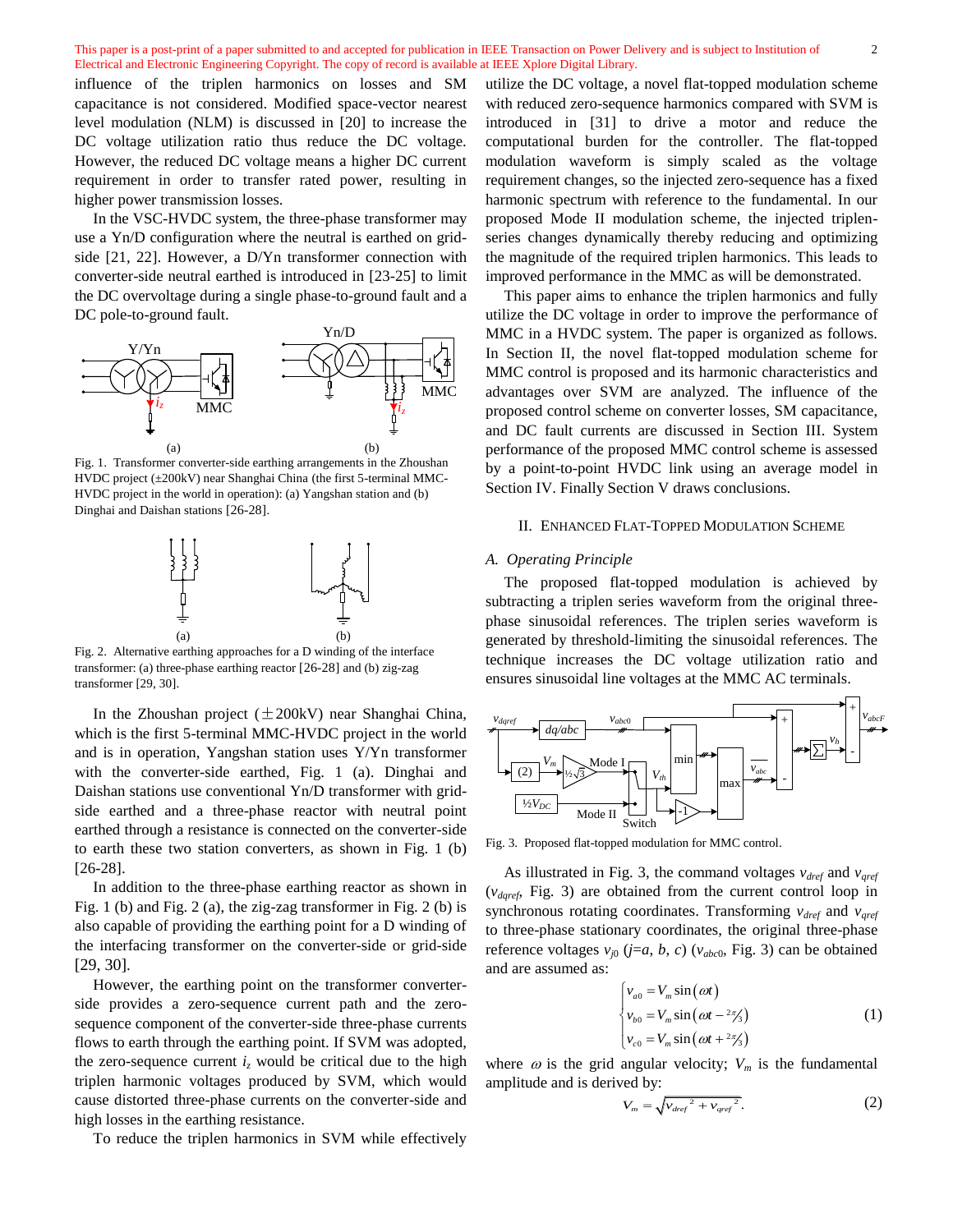(4)

range of 
$$
\pm V_{th}
$$
, the following equation is obtained:  
\n
$$
\overline{v_j} = \max[-V_{th}, \min(V_{th}, v_{j0})], \qquad j = a, b, c
$$
\n(3)

where  $V_{th}$  is voltage threshold and is actively set as:  $V_{th} = \sqrt{3} \sqrt{V_{m} = \sqrt{3} \sqrt{V_{dref}^2 + V_{qref}^2}}.$ 

Subtracting  $\overline{v_j}$  ( $\overline{v_{abc}}$ , Fig. 3) from  $v_{j0}$  and summing the resulting three-phase components together yields the required injected signal:

$$
v_h = \sum_{j=a,b,c} \left( v_{j0} - \overline{v_j} \right).
$$
 (5)

Then the three-phase reference voltages of the flat-topped modulation  $v_{jF}$  (*j*=*a*, *b*, *c*) ( $v_{abcF}$ , Fig. 3) are derived by injecting the harmonic voltage  $v_h$  into the original three-phase voltages  $v_{j0}$  (*j*=*a*, *b*, *c*):

$$
v_{jF} = v_{j0} - v_h, \t j = a, b, c.
$$
 (6)

As shown in Fig. 4 (b), the three-phase voltages  $v_{if}$  (*j*=*a*, *b*, *c*) have flat tops which cover a sextant ( $\pi/3$  radians) of the fundamental. In a period of  $2\pi/2$ , the harmonic voltage in Fig. 4 (b) is govern by:

$$
v_{h} = \begin{cases} V_{m} \left[ \sin(\omega t) - \frac{\sqrt{3}}{2} \right], & -\pi < 3\omega t \le 0 \\ V_{m} \left[ \sin\left(\omega t - \frac{2\pi}{3}\right) + \frac{\sqrt{3}}{2} \right], & 0 < 3\omega t \le \pi \end{cases}
$$
(7)

The harmonic voltage  $v_h$  is then expressed by the Fourier series:



Fig. 4. Reference voltages of the proposed flat-topped modulation for MMC control, normalized to  $\frac{1}{2}V_{DC}$  and  $m_h = \frac{2}{\sqrt{3}}$ : (a) injected triplen harmonics, (b) phase voltages referenced to the DC-link mid-point, and (c) line voltages.

The harmonic voltage  $v_h$  contains only triplen harmonics  $(h=3<sup>rd</sup>, 9<sup>th</sup>, 15<sup>th</sup>, ...)$ , which are cophasal and are not present in the line voltages, as shown in Fig. 4 (c). With  $V_m$  in the range

Limiting the original reference voltages  $v_{j0}$  (*j*=*a*, *b*, *c*) in the of  $(0 \sim v_{\text{DC}}/5)$ , where  $V_{DC}$  is the DC voltage, the peak of reference phase voltage  $v_{\text{IF}}$  ( $j=a, b, c$ ) are limited by (3) and (4) and do not exceed  $\frac{1}{2}V_{DC}$ . Thus, the DC voltage utilization ratio is increased from  $\frac{1}{2}$  to  $\frac{1}{\sqrt{5}}$ , compared to sinusoidal modulation. The fundamental amplitude  $V_m$  can be greater than  $\frac{1}{2}V_{DC}$  while over-modulation is avoided.

> Ignoring the voltage drop across the arm inductances, the transformer leakage inductances, and the grid inductances, a modulation index *m* is defined as the ratio between the fundamental amplitude and half the DC voltage:

$$
m = \frac{V_m}{V_2 V_{DC}}.\tag{9}
$$

Thus, the modulation index of the flat-topped modulation  $m_F$  is in the range of  $(0 \sim \gamma_{\sqrt{s}})$ . The maximum fundamental amplitude of the phase voltage is increased from  $\frac{1}{2}V_{DC}$  (1p.u.) to  $\frac{V_{DC}}{\sqrt{3}}$  $( \frac{2}{\sqrt{5}}$ p.u.) by using flat-topped modulation, while output voltage peak remains  $\frac{1}{2}V_{DC}$  (1p.u.), as demonstrated in Fig. 4 (b). As a result, with the same peak of output voltage, the relationship between the modulation indices of the flat-topped modulation  $m_F$  and that of sinusoidal modulation  $m_0$  is:

$$
m_F = \frac{2}{5} m_0. \tag{10}
$$

## *B. Comparison between SVM and Flat-Topped Modulation*

The proposed flat-topped modulation has the same voltage generating capability as SVM but with reduced triplen harmonics. From (6) and (8), the phase voltage of the flattopped modulation, referenced to the mid-point of the DC-link, is rewritten as:

en as:  
\n
$$
v_{aF} = V_m \sin(\omega t) + \sum_{n=1}^{\infty} \frac{\sqrt{3}V_m \sin[(2n-1)3\omega t]}{2\pi (2n-1)(3n-2)(3n-1)}.
$$
\n(11)

The components of the triplen harmonics are then derived and listed in Table I. Compared to SVM, the injected triplen harmonics in the proposed flat-topped scheme are enhanced. The dominant third harmonic is reduced from 20.67% to 13.8% (by 33%) while the voltage generating capability remains unchanged. The triplen harmonics in the flat-topped modulation attenuate faster and are lower than that of SVM. The lower triplen harmonics indicate the proposed scheme can reduce the zero-sequence current flowing to the earth point on the converter-side.

Although the zero-sequence voltage exists in the MMC station with converter-side of the transformer unearthed, the zero-sequence current is always zero as there is no zerosequence current path. However, the zero-sequence voltage causes the voltage variation of transformer terminals. As third harmonic voltage is reduced by 33% by the proposed control scheme, the voltage variation of transformer terminals is correspondingly reduced.

Additionally, the proposed modulation scheme avoids the sector determination and the calculation of time duration for which the space vector is applied. This makes it easy to implement and does not cause extra computational burden for the controller, even for MMC with several hundred SMs per arm.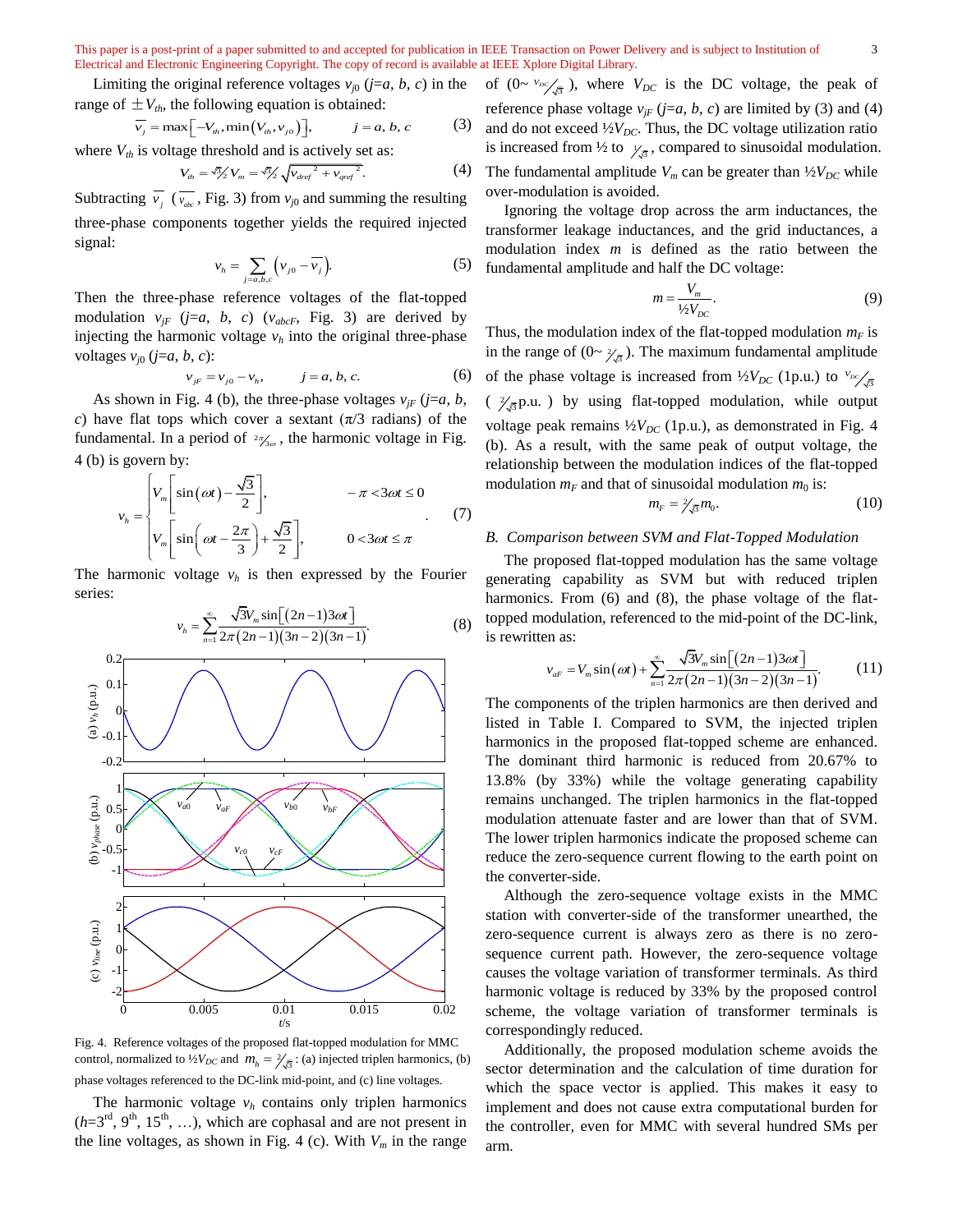SVM is widely used in the control of the two-level VSC, as it gives the lowest switching-frequency generated current ripple compared with other modulation methods, e.g. sinusoidal modulation and dead band modulation [\[15,](#page-8-8) [16,](#page-8-19) [31\]](#page-9-0). The proposed flat-topped scheme can be used to control twolevel VSC, but its current ripple is slightly higher than SVM, as the top of the proposed approach is flat. However, the current ripple is not a concern in MMC-HVDC application, where the output voltage typically has hundreds of levels and therefore produces minimal AC current ripple. This characteristic makes the proposed flat-topped modulation scheme more suitable for the MMC-HVDC application than for conventional two-level modulation.

Mode I scheme is proposed in [\[31\]](#page-9-0) to control a two-level VSC and drive a motor. However, the influence of zerosequence harmonics on the converter performance is not considered as low power drive systems are rarely concerned by the impact of the low-frequency common-mode voltage developed by triplen-series injection. In this paper, the application of Mode I in the MMC control is mathematically analysed and its influence on MMC performance is evaluated, where the SM capacitance, station conduction losses, DC fault currents are all significantly reduced.

| Comparison of Harmonic Components between SVM and the Flat-Topped Modulation. |      |        |                        |                   |         |                  |  |  |
|-------------------------------------------------------------------------------|------|--------|------------------------|-------------------|---------|------------------|--|--|
| <b>COMPONENT</b>                                                              | 1 St | 2rd    | $\alpha$ <sup>th</sup> | $1.5^{\text{th}}$ | $21$ st | 27 <sup>st</sup> |  |  |
| Space-Vector Modulation                                                       |      | 20.67% | 2.07%                  | 0.74%             | 0.38%   | 0.23%            |  |  |
| Flat-Topped Modulation                                                        |      | 13.8%  | 0.46%                  | $0.1\%$           | 0.04%   | 0.01%            |  |  |

TABLE I

## *C. Mode II Flat-Topped Modulation*

As depicted by (3) and (4), the voltage limit is actively set at  $\sqrt{3}/V_m$  according to the command voltages  $v_{\text{dref}}$  and  $v_{\text{qref}}$ . This control scheme (noted as Mode I) injects triplen harmonics over the entire modulation index range of  $(0 \sim \frac{1}{\sqrt{3}})$ . Alternatively, by setting the voltage limit  $V_{th}$  at  $\frac{1}{2}V_{DC}$  rather than  $\sqrt{3}/V_m$ , Fig. 3, the triplen harmonic injection is only used when the modulation index  $m_F$  is greater than one (1< $m_F \le$  $\mathcal{H}_{\mathcal{J}_{\bar{B}}}$ ). With  $m_F$  in the range of (0~1), no triplen harmonics are injected in this control scheme (noted as Mode II), which further enhances the harmonic characteristics of the flat-topped modulation.

In normal operation, the modulation index  $m_F$  does not exceed unity and the original three-phase reference voltages  $v_{abc0}$  are not greater than  $\frac{1}{2}V_{DC}$ . With the voltage limit  $V_{th}$  set at  $\frac{1}{2}V_{DC}$ , Fig. 3, the harmonic voltage  $v_h$  is zero and the threephase reference voltages of the flat-topped modulation *vabcF* equal the original three-phase voltages  $v_{abc}$ :<br>  $v_{abc} = v_{abc0} - v_h = v_{abc0} - 0 = v_{abc0}$ .

$$
v_{abcF} = v_{abc0} - v_h = v_{abc0} - 0 = v_{abc0}.\tag{12}
$$

There is no injected triplen harmonics and MMCs are operated with sinusoidal modulation in Mode II scheme during normal operation. Thus, the zero-sequence current flowing to the earth point is further reduced, compared to Mode I, and is around zero, as sinusoidal modulation will not produce zerosequence voltage. When Mode II injects triplen harmonics, it only injects those necessary to maintain the reference voltage peak of individual phase legs at ½*VDC*. So the injected triplen harmonics are chosen with the objective function to limit the reference voltage in the range of  $\pm\frac{\lambda}{2}V_{DC}$ .

Fig. 5 shows the command voltages *vphase\_*<sup>I</sup> and *vphase\_*II of Mode I and II control scheme with flat-topped modulation, where the modulation index  $m_F$  increases from 0 to  $\frac{1}{\sqrt{5}}$ . When  $m_F$  is less than unity, triplen harmonics are only injected in Mode I scheme (*vphase\_*I) while an MMC is operated with sinusoidal reference waveforms in Mode II ( $v_{phase\_II}$ ). After  $m_F$ 

exceeds unity, triplen harmonics are gradually injected in Mode II. With the maximum modulation index  $\frac{1}{\sqrt{5}}$ , the two operating modes have the same reference waveforms. With *m<sup>F</sup>* in the range of  $(1 - \frac{1}{\sqrt{s}})$ , the injected triplen-series of the proposed Mode II modulation scheme changes dynamically and the THD of phase voltage is always lower than that of Mode I. This further reduces the voltage variation of transformer terminals, neutral point (where relevant) and the potential zero-sequence current.



Fig. 5. Reference phase voltages *vphase\_*<sup>I</sup> and *vphase\_*II (relative to the midpoint of the DC-link) of the proposed Mode I and II control scheme with the variation of  $m_F$  from 0 to  $\frac{2}{\sqrt{3}}$ , which is normalized to  $\frac{1}{2}V_{DC}$ .

#### III. INFLUENCE OF FLAT-TOPPED MODULATION ON MMCS

In this section, the influence of the proposed flat-topped modulation scheme on MMC performance is discussed in normal operation and during a pole-to-pole DC fault.

#### *A. Power Losses*

The conduction losses are higher than the switching losses in MMCs for HVDC application and are the dominant part of station converter losses. Thus, only the conduction losses are discussed.

By using the enhanced flat-topped modulation scheme, the DC voltage utilization ratio is increased from  $\frac{1}{2}$  to  $\frac{1}{\sqrt{5}}$ , and thus higher converter-side AC voltage can be used. As the transferred power is fixed, the AC current *iACF* is correspondingly reduced by 13.4%, compared to sinusoidal modulation: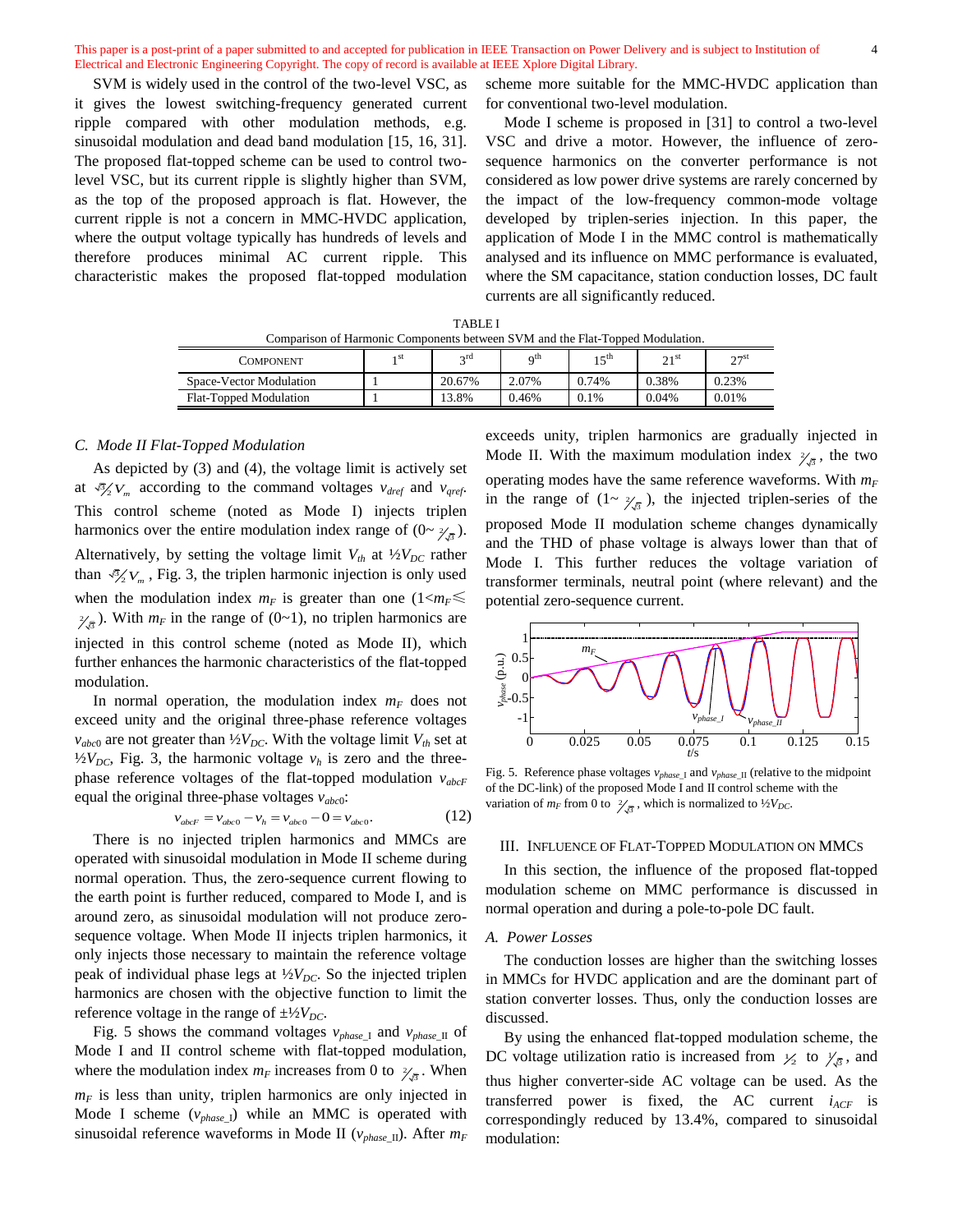$$
i_{ACF} = \frac{1}{2}\sqrt{3}I_{m0}\sin(\omega t - \varphi) \tag{13}
$$

where  $I_{m0}$  is the AC current amplitude in sinusoidal modulation control; and  $\varphi$  is the phase angle between the phase voltage and current. There is no zero-sequence current path for the MMC station with converter-side of the transformer unearthed. Additionally, the Mode II flat-topped modulation does not inject triplen harmonics under normal operation and thus the zero-sequence current  $i_z$ , flowing to the earth point on the converter-side, can be suppressed to around zero. As a result, the zero-sequence current is not considered in (13).

As depicted in [\[32\]](#page-9-1), the AC current amplitude  $I_{m0}$  can be expressed in terms of the DC current  $I_{DC}$ , (13) is then rewritten as:

$$
i_{ACF} = \frac{\sqrt{3}}{2} \frac{4I_{DC}}{3m_0 \cos \varphi} \sin(\omega t - \varphi) = \frac{4I_{DC}}{3m_F \cos \varphi} \sin(\omega t - \varphi). \quad (14)
$$

Considering the DC and fundamental frequency components, the arm current is described as:

current is described as:  
\n
$$
i_{armF} = \frac{1}{3} I_{DC} + \frac{1}{2} i_{ACF} = \frac{1}{3} I_{DC} \left[ 1 + \frac{2 \sin(\omega t - \varphi)}{m_F \cos \varphi} \right].
$$
\n(15)

For simplicity, the forward voltages of the IGBT and freewheel diode are assumed to be identical and denoted as *Vfd*. As the number of semiconductors in the current path per arm equals  $N$  (the SM number per arm), according to  $(15)$ , the

conduction loss of the station converter can be calculated as:  
\n
$$
P_{lossF} = \frac{6}{2\pi} \int_{0}^{2\pi} N V_{fd} |i_{amf}| d(\omega t)
$$
\n
$$
= \frac{4N V_{fd} I_{DC}}{\pi} \left( \frac{\sqrt{4 - m_F^2 \cos^2 \varphi}}{m_F \cos \varphi} + \arccos \sqrt{1 - \frac{1}{4} m_F^2 \cos^2 \varphi}} \right). \tag{16}
$$

As Mode I and II have the same arm currents during normal operation, (15), the conduction losses of Mode I and II are identical and can both expressed by (16). The circulating current among the three-phase legs can be controlled around zero by proportional-resonant (PR) control, thus its influence on conduction losses is slight and not accounted for in (16).

Similarly, the conduction loss of the station converter with

the sinusoidal modulation is:  
\n
$$
P_{loss0} = \frac{4NV_{\beta l}I_{DC}}{\pi} \left( \frac{\sqrt{4 - m_0^2 \cos^2 \varphi}}{m_0 \cos \varphi} + \arccos \sqrt{1 - \frac{1}{4}m_0^2 \cos^2 \varphi}} \right). (17)
$$

| r whilling I arameters of the rest B follows. |                                               |  |  |  |  |  |
|-----------------------------------------------|-----------------------------------------------|--|--|--|--|--|
| <b>PARAMETER</b>                              | Nominal Value                                 |  |  |  |  |  |
| DC-link voltage                               | $\pm 320kV$                                   |  |  |  |  |  |
| Power rating                                  | 1200MW                                        |  |  |  |  |  |
| AC grid voltage                               | 400kV                                         |  |  |  |  |  |
| SM number per arm                             | 256                                           |  |  |  |  |  |
| SM capacitor voltage                          | 2.5kV                                         |  |  |  |  |  |
| SM capacitance                                | 7.7mF                                         |  |  |  |  |  |
| Arm inductance                                | 0.05p.u.                                      |  |  |  |  |  |
| Number of pi sections for DC cable            | 10                                            |  |  |  |  |  |
| R, L and C of DC cable                        | $10m\Omega/km$ , $0.5mH/km$ , $0.23 \mu$ F/km |  |  |  |  |  |
| DC cable length                               | 100km                                         |  |  |  |  |  |

Nominal Parameters of the Test System.

TABLE II

A station converter with parameters listed in Table II is tested, where the modulation indexes are  $m_0 = \sqrt[3]{2}$  and  $m_F = \frac{2}{\sqrt{3}} m_0 = 1$ . The conduction power losses of the test station with sinusoidal modulation and the enhanced flat-topped modulation are 6.2MW and 5.5MW respectively, from (17) and (16). Both Mode I and II control schemes with flat-topped modulation reduce the station conduction losses by 11%, compared to sinusoidal modulation. This significantly reduces station conduction losses, yielding higher efficiency and a reduced capacity cooling system.

## *B. SM Capacitance Requirements*

The specified maximum capacitor voltage ripple typically determines the SM capacitance requirement [\[21\]](#page-8-13). This section presents the process of sizing the capacitances for the MMC with the proposed flat-topped scheme.

Besides the third harmonic, the voltage  $v_h$  contains other triplen harmonics. However, as listed in Table I, the third harmonic is the dominant frequency in the triplen harmonics and the influence of other triplen harmonics is ignored (purely third harmonic injection is a valid concept for increasing the DC voltage utilization ratio by 15.5%). Higher converter-side AC voltage is used for the flat-topped scheme due to the higher voltage generating capability:

$$
v_{ACF} = \frac{V_{DC}}{2} \left[ m_F \sin \omega t + m_h \sin 3\omega t \right]
$$
 (18)

where  $m_h$  is the modulation index of third harmonic voltage. The modulation index  $m_h$  in Mode I control scheme with flattopped modulation is fixed at  $m_h=0.138m_F$ , as listed in Table I. For the Mode II flat-topped modulation, *m<sup>h</sup>* is zero during normal operation and increases to  $m_h=0.138m_F$ , in order to generate the maximum AC voltages.

From (18), the arm voltage is expressed as:  
\n
$$
v_{armF} = \frac{1}{2} V_{DC} \left[ 1 - m_F \sin \omega t - m_h \sin 3 \omega t \right].
$$
\n(19)

According to (15) and (19), integrating the arm voltage multiplied by the arm current, the arm energy variation of the

flat-topped modulation is  
\n
$$
\Delta E_{amf}(\omega t) = \frac{1}{\omega} \int_0^{\omega t} v_{amf} i_{amf} d(\omega t) =
$$
\n
$$
\frac{V_{DC}L_{DC}}{6\omega} \left\{ -\frac{2}{m_F \cos \varphi} \left[ \cos(\omega t - \varphi) - \cos \varphi \right] + m_F \left[ \cos(\omega t) - 1 \right] + \frac{1}{2 \cos \varphi} \left[ \sin(2\omega t - \varphi) + \sin \varphi \right] \right\}
$$
\n
$$
-\frac{m_b V_{DC}L_{DC}}{6\omega} \left\{ -\frac{\cos(3\omega t) - 1}{3} + \frac{1}{m_F \cos \varphi} \left[ \frac{1}{2} \sin(2\omega t + \varphi) - \frac{1}{2} \sin(4\omega t - \varphi) - \frac{3}{4} \sin \varphi \right] \right\}.
$$
\n(20)

Equation (20) is the universal expression of the arm energy variation with the flat-topped modulation and the difference of the Mode I and II is the third harmonic modulation index *mh*, which is set at  $m_h=0.138m_F$  and  $m_h=0$  for Mode I and II respectively.

Similarly, the arm energy variation with the sinusoidal **modulation is:**<br> $\Delta E_{arm0}(\omega t) =$ 

 $\Delta E = (cot)$ 

$$
\Delta E_{\text{arm0}}(\omega t) =
$$
\n
$$
\Delta E_{\text{arm0}}(\omega t) =
$$
\n
$$
\frac{V_{DC}I_{DC}}{6\omega} \left\{ -\frac{2}{m_0 \cos \varphi} \left[ \cos(\omega t - \varphi) - \cos \varphi \right] + m_0 \left[ \cos(\omega t) - 1 \right] + \frac{1}{2 \cos \varphi} \left[ \sin(2\omega t - \varphi) + \sin \varphi \right] \right\}.
$$
\n(21)

For the test station with parameters listed in Table II, where the modulation indexes are  $m_0 = \sqrt{3}/2$  and  $m_F = \sqrt{3}/2$  *m*<sub>0</sub> = 1, the energy variations per arm are obtained from (20) and (21) and illustrated in Fig. 6. The peak-to-peak energy variations per arm with sinusoidal modulation and Mode I and II schemes with flat-topped modulation are 2.15MJ, 1.61MJ, and 1.65MJ,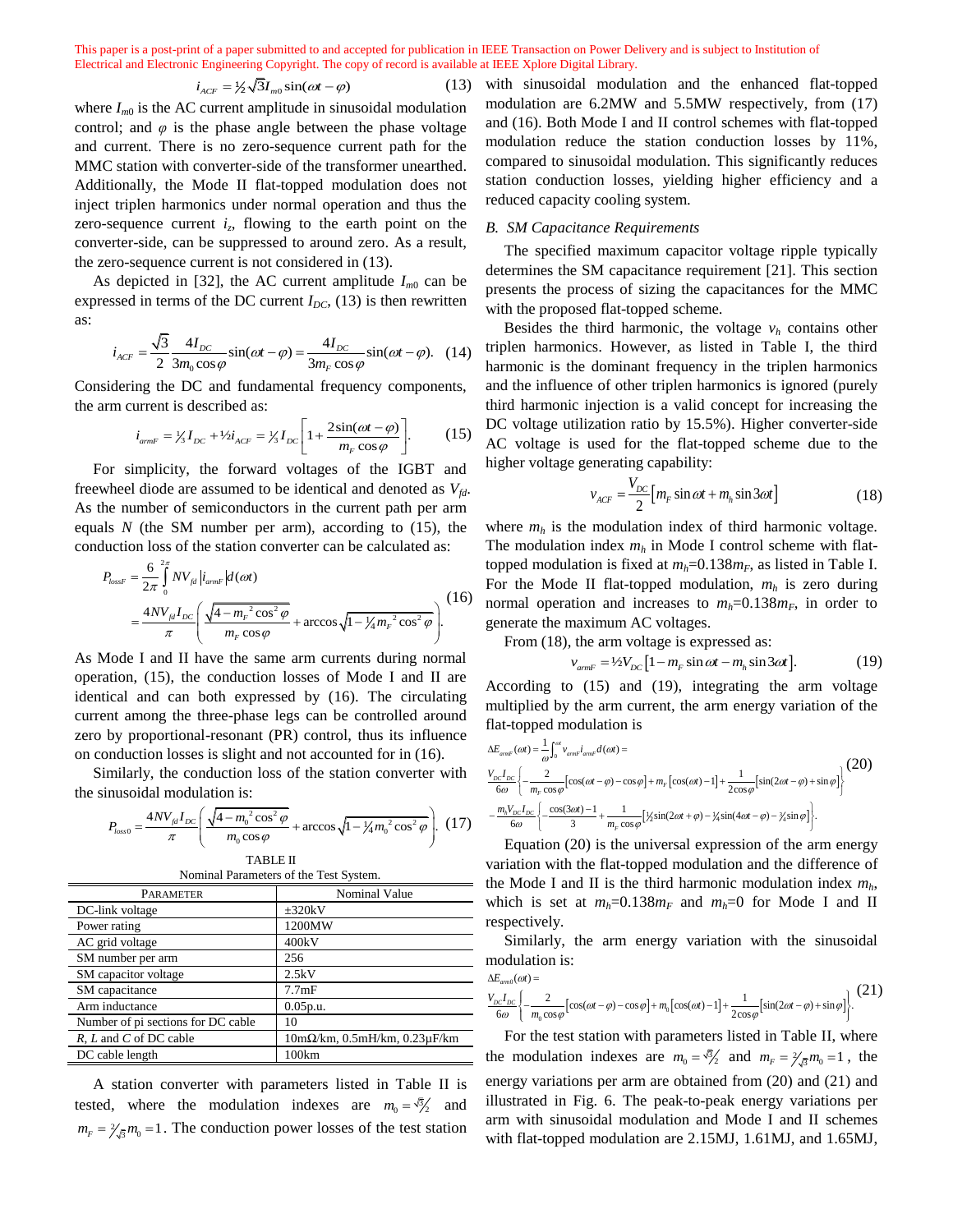This paper is a post-print of a paper submitted to and accepted for publication in IEEE Transaction on Power Delivery and is subject to Institution of

Electrical and Electronic Engineering Copyright. The copy of record is available at IEEE Xplore Digital Library.<br> *L*  $L_{\text{R}} = L_{\text{arm}} + L_{\text{TC}} + L_{\text{C}} + L = \frac{4}{3}(L_{\text{arm0}} + L_{\text{C}} + L_{\text{cm}})$ <br>  $L_{\text{C}} = \frac{L_{\text{arm}}F + L_{\text{TC}} + L_{\text$ respectively. Thus, with  $\pm 10\%$  voltage ripple [\[21\]](#page-8-13), their SM capacitances are *CSM*0, 0.75*CSM*0, and 0.768*CSM*0, respectively. Compared with sinusoidal modulation, the SM capacitance with Mode I control scheme is reduced by 25%, which significantly reduces the SM volume, weight, and capital cost. Although Mode I has the same AC currents and fundamental AC voltages as Mode II, the arm energy variation is further reduced by the injected third harmonic in Mode I.



Fig. 6. Energy variations per arm with the sinusoidal modulation and flattopped scheme, for  $m_0 = \sqrt{3/2}$ ,  $m_F = 1$ ,  $V_{DC} = 640$ kV,  $P = 1200$ MW, and  $\varphi = 0$ .

### *C. Pole-to-Pole DC Fault Currents*

As a pole-to-pole DC fault is a significant challenge for the MMC application in HVDC transmission systems, the influence of the proposed scheme on DC fault currents is discussed in this section. In the event of a DC short-circuit, high currents flow through the freewheel diodes in the halfbridge SM based MMC. The currents flow from the AC grid into the fault on the DC-side, even if the station converter is blocked immediately. The low impedance of the short-circuit path leads to a steep rise in fault current which may cause serious damage to the converters and may result in shutdown of the entire HVDC network [\[9,](#page-8-2) [33-35\]](#page-9-2).

To limit circulating currents and DC fault currents, the arm inductance *Larm* is required and its absolute value can be calculated from the p.u. value *α*:

$$
L_{arm} = \alpha \frac{V_{I RMS}^2}{\omega P} = \frac{3\alpha m^2 V_{DC}^2}{8\omega P}
$$
 (22)

where  $V_{LRMS}$  is the RMS line voltage and  $P$  is the rated power. Equation (22) defines the relationship between the arm inductance and the modulation index and is in agreement with (9). With the same arm inductance p.u. value *α*, the arm inductance is increased by a third by using the flat-topped control scheme:

$$
\frac{L_{amnF}}{L_{arm0}} = \frac{m_r^2}{m_0^2} = \frac{\left(\frac{2}{\sqrt{5}}\right)^2}{1^2} = \frac{4}{5}.
$$
 (23)

Similarly, with the same p.u. value and the increased converter-side voltage, the converter-side transformer leakage inductance *LTcF* increases by a third:

$$
L_{T c F} = \frac{4}{3} L_{T c 0}.
$$
 (24)

On the gird-side, the grid voltage is constant and thus, with the same p.u. value, the absolute value of the grid-side leakage inductance  $L_{TgF}$  remains unchanged:

$$
L_{TgF} = L_{Tg0}.\tag{25}
$$

Transforming the converter-side inductances to the gridside, the total AC-side inductance *LACF* with flat-topped control scheme is the same as with sinusoidal modulation:

$$
L_{ACF} = \frac{L_{amr} + L_{TcF}}{n_F^2} + L_{TgF} + L_g = \frac{\frac{4}{3}(L_{amr0} + L_{Tc0})}{(2n_0/\sqrt{3})^2} + L_{Tg0} + L_g
$$
  
= 
$$
\frac{L_{amr0} + L_{Tc0}}{n_0^2} + L_{Tg0} + L_g = L_{AC0}
$$
 (26)

where  $L_g$  is the grid inductance;  $n_0$  and  $n_F$  are the ratio between the converter-side line voltage and the grid-side line voltage for sinusoidal modulation and flat-topped scheme respectively. As the grid voltage remains unchanged and the converter-side voltage is increased from 1p.u. to  $\chi_{\rm g}$  p.u. in the flat-topped scheme, as depicted by (10), the ratio  $n_F$  is greater than  $n_0$ :

$$
n_F = \frac{2}{\sqrt{3}} n_0. \tag{27}
$$

For a pole-to-pole DC fault at the station terminals, which is the most serious fault case for the station, the fault current on the transformer grid-side  $i_{fgF}$  remains unchanged due to the constant grid voltage and the unchanged total AC-side inductance *LACF*, as shown by (26). However, due to the increased ratio  $n_F$ , (27), the fault current on the transformer converter-side  $i_{f c F}$  is expected to be reduced by 13.4% by using the proposed control scheme with flat-topped modulation, which reduces the current stress on the freewheel diodes and DC circuit breakers, during a DC fault:<br> $i_{fg}$   $i_{fg}$   $i_{fg}$   $i_{fg}$   $i_{fg}$ 

$$
i_{f \in F} = \frac{i_{f g F}}{n_F} = \frac{i_{f g 0}}{2n_0/\sqrt{3}} = \frac{1}{2} \sqrt{3} i_{f \in 0} = 0.866 i_{f \in 0}.
$$
 (28)

#### IV. PERFORMANCE EVALUATION

The MMC performance with the proposed flat-topped modulation is assessed using a point-to-point HVDC link model as shown in Fig. 7, in the MATLAB/Simulink<sup>®</sup> environment. In the test system,  $MMC<sub>1</sub>$  imports rated active power from the AC grid  $G_1$  to the DC-side at unity power factor while  $MMC<sub>2</sub>$  is configured to regulate the DC-link voltage level at ±320 kV, also at unity power factor. Both the stations ( $MMC_1$  and  $MMC_2$ ) are modeled as conventional halfbridge SM based MMCs using average models and have the same parameters listed in Table II.



Fig. 7. Point-to-point HVDC link using average model.

Although Mode I control scheme reduces the third harmonic by 33% compared to that of SVM, the zero-sequence current still flows to the earthing point on the converter-side of the transformer. Thus, Mode I scheme is applicable for MMC-HVDC system with transformer converter-side unearthed and uses conventional Yn/D transformer with grid-side earthed in the test HVDC link. To keep accordance, the Yn/D transformer is adopted in Section IV A and C.

To demonstrate the significant advantage of the Mode II scheme over SVM, in terms of zero-sequence current reduction, the Y/Yn configuration of the transformer earthed on converter-side is used in Section IV B. This transformer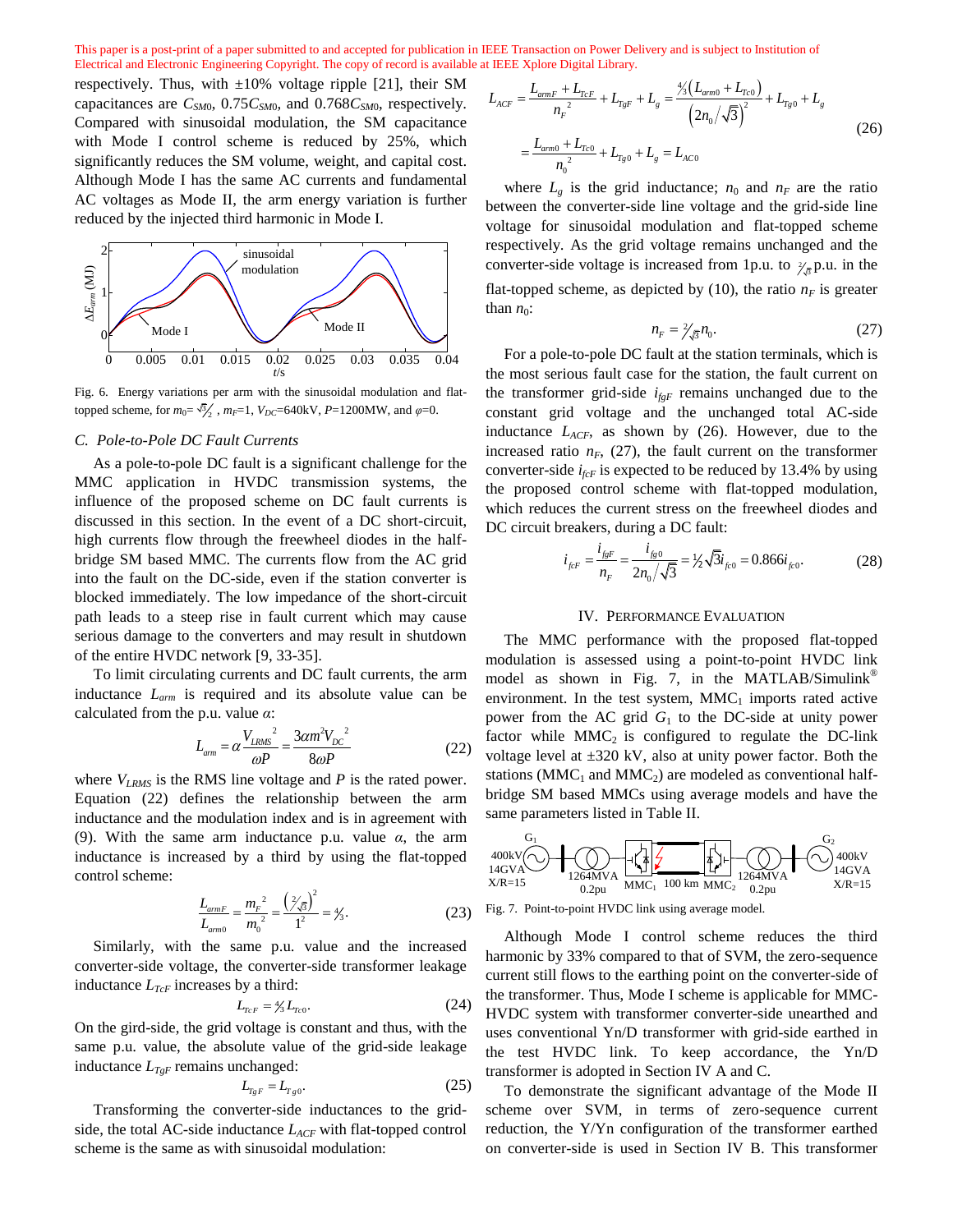arrangement is also used in Yangshan station of the Zhoushan multi-terminal HVDC project, Fig. 1 (a). The three-phase earthing reactor as shown in Fig. 2 (a) is connected between

the grid and the interface transformer to properly earth the grid-side.

| TABLE III                                         |                       |               |             |             |  |  |  |  |  |
|---------------------------------------------------|-----------------------|---------------|-------------|-------------|--|--|--|--|--|
| AC voltages of the Test HVDC link.                |                       |               |             |             |  |  |  |  |  |
| PARAMETER                                         | Sinusoidal modulation | SV modulation | Mode I      | Mode II     |  |  |  |  |  |
| Transformer grid-side and converter-side voltages | 400kV/339kV           | 400kV/392kV   | 400kV/392kV | 400kV/392kV |  |  |  |  |  |
| Modulation index                                  | $\sqrt{3}$            |               |             |             |  |  |  |  |  |

Although the grid voltages are the same, higher converterside AC voltage is used for the flat-topped control scheme due to its higher voltage generating capability, as aforementioned. Thus, with the sinusoidal modulation index  $m_0$  set at  $\sqrt{3}/2$ , the converter-side RMS line voltages of sinusoidal modulation and the flat-topped scheme are obtained as 339kV and 392kV respectively, Table III, according to (9) and (10).

# *A. Comparison between Sinusoidal Modulation and Proposed Control Scheme*

The MMC performance with the proposed control scheme under normal operation is compared to that with sinusoidal modulation, Fig. 8, where only the waveforms of  $MMC<sub>1</sub>$  are displayed for simplicity.



Fig. 8. Comparison between sinusoidal modulation and proposed control scheme in normal operation: (a) AC phase voltages referenced to the DC-link mid-point, (b) AC currents, (c) arm currents, and (d) arm voltages.

The output phase voltages referenced to the mid-point of the DC-link are shown in Fig. 8 (a). The voltage peaks with sinusoidal modulation and Mode I control scheme using flattopped modulation are both controlled around 277kV. However, benefitting from the injected triplen harmonics, the fundamental voltage amplitude of the latter is around 320kV, higher than sinusoidal modulation control (277kV).

When the modulation index does not exceed unity in Mode II, the reference voltage of the converter does not contain triplen harmonics and has higher amplitude (320kV) compared to conventional sinusoidal modulation, Fig. 8 (a). Once the amplitude of the demand voltage, *vabc*0, exceeds the threshold *Vth* (hence sinusoidal modulation will generate distorted phase voltages), triplen harmonics are injected by the proposed Mode II flat-topped modulation scheme to generate a higher fundamental voltage.

As shown in Fig. 8 (b), the injected triplen harmonics of Mode I only exist in the converter phase voltages referenced to the mid-point of the DC-link and do not affect the quality of the line voltage and current as they are co-phasal. With the same transferred power of 1200MW, the transformer converter-side current peak with the proposed scheme is reduced from about 2.9kA to 2.5kA.

As the arm current is the sum of one third the DC current and half the AC current, from Fig. 8 (c), the arm current peaks with the enhanced flat-topped modulation scheme are reduced approximately by 10%, compared with sinusoidal modulation, yielding lower semiconductor current stresses and conduction losses. Fig. 8 (d) shows the simulated arm voltages. With the same SM capacitance, the peak-to-peak ripple with sinusoidal modulation and with Mode I and II schemes are 125kV, 93kV, and 95kV respectively, which are in good agreement with the calculated values from (21) and (20).

To reduce computation time and accelerate the simulation, the average model is used in this work instead of the detailed model [\[36-40\]](#page-9-3). As only one capacitor is used per arm in the average model, SM capacitor voltage balancing is not considered. By using a sorting algorithm [\[3,](#page-8-20) [41,](#page-9-4) [42\]](#page-9-5), SM capacitor voltages can be balanced in a detailed model with the proposed flat-topped modulation.

#### *B. Comparison between SVM and Mode II Control Scheme*

In the Mode II control scheme, the voltage threshold  $V_{th}$  is set at  $\frac{1}{2}V_{DC}$ . During normal operation, the DC voltage  $V_{DC}$  is controlled at the rated value (640kV) and the amplitude of the command voltage  $v_{abc0}$  is less than or equal to  $\frac{1}{2}V_{DC}$  $(\frac{1}{2} \times 640kV = 320kV)$ . Thus, no triplen harmonics are injected in normal operation, as shown in Fig. 8 (a). For a DC fault that causes a reduction in the DC voltage (lower than 640kV), the MMCs cannot generate the required voltage with sinusoidal modulation, when the amplitude of the command voltages  $v_{abc0}$ is greater than half the DC voltage. Triplen harmonics are then injected, as presented in Section II, to improve the voltage generating capability of the MMCs. This also applies to the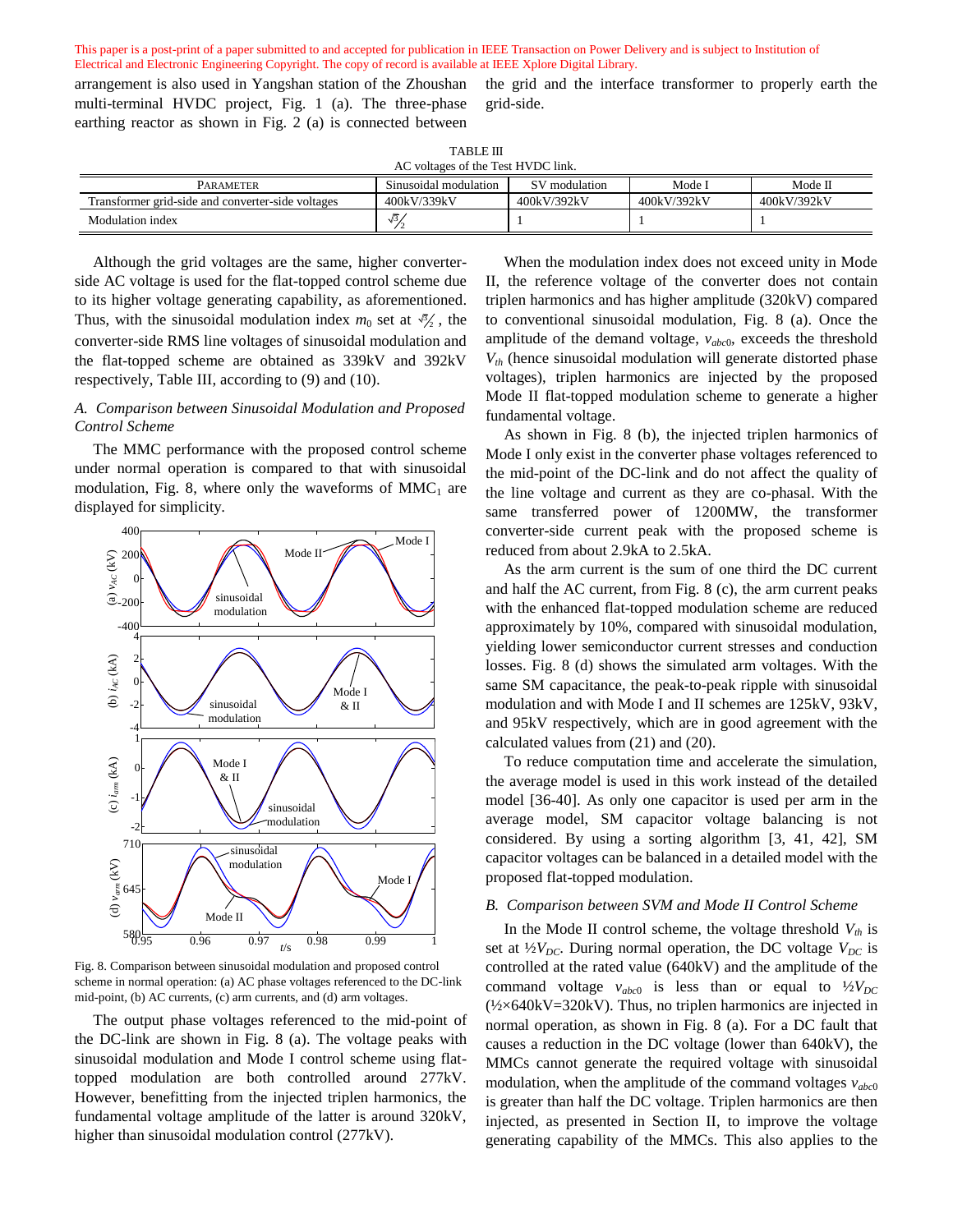operating condition where the AC grid voltage increases abnormally.



Fig. 9. FFT analysis of output phase voltages with: (a) SVM and (b) flattopped control scheme with  $m_F = \frac{2}{\sqrt{3}}$ .



Fig. 10. Transformer converter-side zero-sequence currents with SVM and Mode II control scheme using flat-topped modulation: (a) abnormal situation and (b) normal operation.

Fig. 9 shows the FFT analysis of output phase voltage of MMC with  $m_F = \frac{1}{\sqrt{3}}$ . The third harmonic dominates the triplen harmonics in the proposed flat-topped modulation and is lower than that with SVM, which is in agreement with Table I. In addition to third harmonic, all other triplen harmonics of the flat-topped modulation are lower than that with SVM. The THD of output phase voltage is therefore reduced from 20.7% to 13.9%, yielding a lower zero-sequence voltage component. This significantly lowers the converter-side zero-sequence current that flows to earth through the neutral point of Y/Yn transformer with converter-side earthed, Fig. 10 (a).

The output voltages of the MMC can be regulated well by the flat-topped scheme over the entire operating range, in addition to no-load and rated operating conditions.

The triplen harmonic content of SVM remains unchanged with the reduction of modulation index and the THD of phase voltage is always around 20%. Differently, the triplen harmonics are reduced gradually in the proposed Mode II control scheme with flat-topped modulation, after the remote DC fault is eliminated or the AC grid voltage restores to rated value. Once the system recovers from the abnormal situation, the modulation waveforms return to sinusoidal and do not contain triplen harmonics. As a result, the zero-sequence current  $i_z$  is close to zero in normal operation and lower than that with SVM, Fig. 10 (b).

The high triplen harmonics in SVM cause zero-sequence current flowing to earth through the neutral point of Y/Yn transformer with the converter-side earthed, Fig. 10 (a). Due to the zero-sequence current, the three-phase currents (converterside) are not balanced, although the three-phase grid voltages are sinusoidal and balanced.

The Y/Yn transformer in the Zhoushan HVDC project, Fig. 1 (a), is taken as an example to demonstrate that the proposed flat-topped modulation can reduce the zero-sequence current flowing to earth, in the HVDC system with converter-side of the transformer earthed. In addition to the Y/Yn arrangement, all the HVDC systems with the transformer converter-side earthed have the issue of the zero-sequence current when SVM is used, e.g. D/Yn transformer with converter-side earthed [\[23-](#page-8-15) [25\]](#page-8-15), three-phase earthing reactor and the zig-zag transformer providing an earthing point [\[26-30\]](#page-8-16), etc. Thus the flat-topped modulation scheme is an attractive proposition to reduce the zero-sequence current.

## *C. Performance during a Pole-to-Pole DC Fault*



Fig. 11. Comparison between sinusoidal modulation and proposed control scheme during pole-to-pole DC fault: (a) arm currents, (b) AC currents, and (c) DC currents.

In this scenario, a permanent pole-to-pole DC fault is applied at the terminals of  $MMC_1$  at  $t=0.9$  s, Fig. 7. Both the stations are blocked after the fault and the circuit breaker action is not considered. As illustrated in Fig. 11 (a), the fault arm current peak is reduced from 15.2kA to 13.1kA by using the proposed control scheme, yielding lower fault current stresses on freewheel diodes. This is in good agreement with (28). The fault AC currents have the same peaks with arm currents and are also reduced to 86.6%, Fig. 11 (b). Similarly, the fault DC current peak is reduced by 13.4% and thus the lower capacity DC circuit breakers can potentially be used to isolate the fault, which reduces the capital cost and conduction losses of circuit breakers.

Only the waveforms for Mode I are shown in Fig. 11 for simplicity as Mode II has an identical effect on the reduction of fault current with Mode I.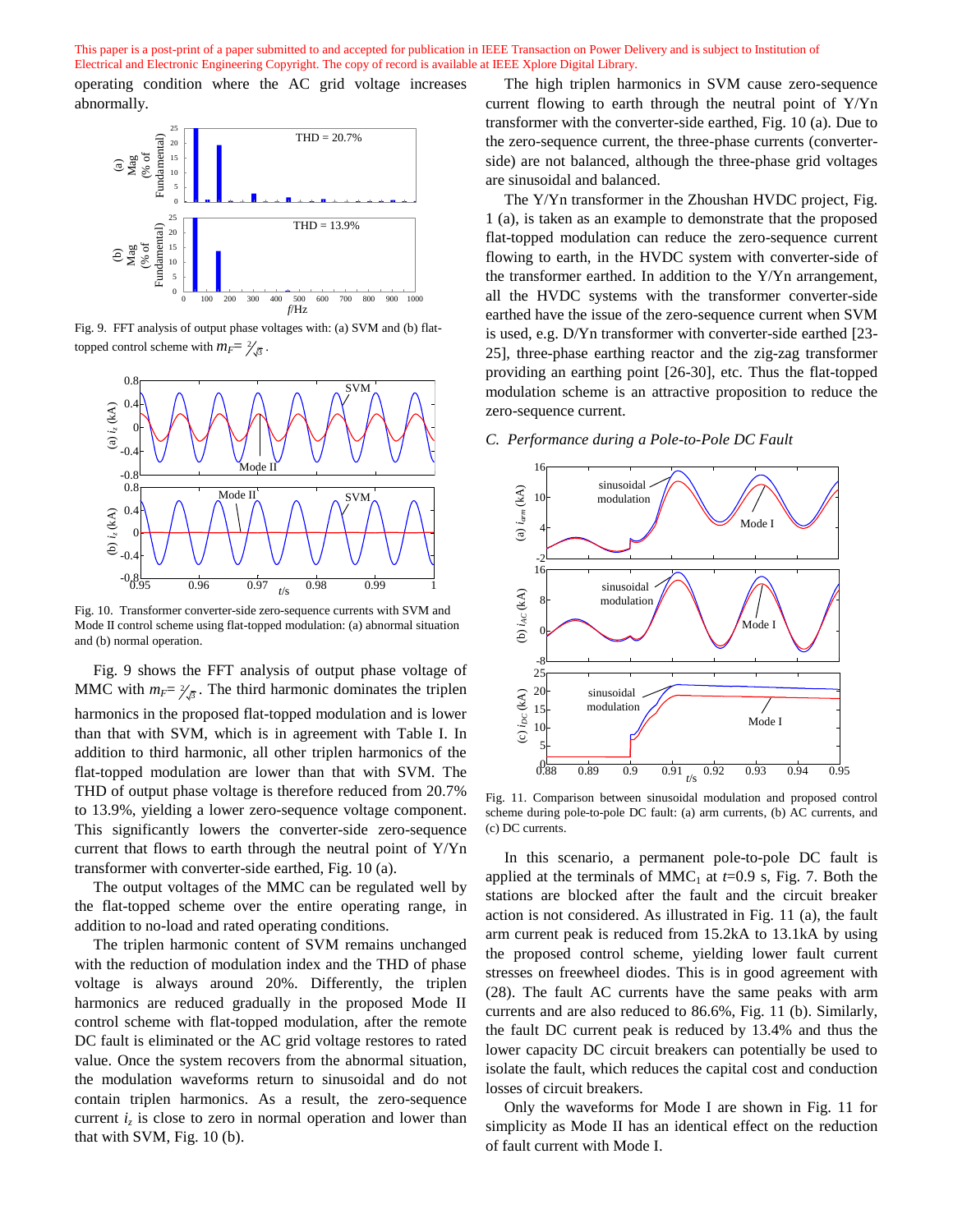# V. CONCLUSION

The enhanced flat-topped modulation of MMC is proposed in this paper and the harmonic characteristics are presented by Fourier analysis. Compared to SVM, the dominant third harmonic is reduced by 33% and thus the voltage variation of the transformer terminals, neutral point and the potential zerosequence current are correspondingly lowered. The Mode I control scheme with flat-topped modulation is a preferred option for the HVDC station without the transformer converter-side earthed, as its SM capacitance is slightly lower than that of Mode II. However, considering the zero triplen harmonics in Mode II during normal operation, Mode II control scheme provides a preferable option for the HVDC station with converter-side earthed.

Due to the injected triplen harmonics and higher voltage generating capability compared to sinusoidal modulation, SM capacitance with flat-topped scheme is reduced by 25%, which significantly reduces both the volume and capital cost of SMs. Additionally, station converter conduction losses are reduced by 11% and the capacity of cooling system is thus reduced. Although the converter-side voltage is increased, the DC fault currents are expected to be reduced by 13.4%, yielding lower fault current stresses on semiconductors and DC circuit breakers. Simulation results are in good agreement with the analysis, which demonstrates the effectiveness of the presented modulation scheme.

## VI. REFERENCES

- <span id="page-8-0"></span>[1] G. Minyuan and X. Zheng, "Modeling and Control of a Modular Multilevel Converter-Based HVDC System Under Unbalanced Grid Conditions," *Power Electronics, IEEE Transactions on,* vol. 27, pp. 4858-4867, 2012.
- [2] D. Montesinos-Miracle, M. Massot-Campos, J. Bergas-Jane, S. Galceran-Arellano, and A. Rufer, "Design and Control of a Modular Multilevel DC/DC Converter for Regenerative Applications," *Power Electronics, IEEE Transactions on,* vol. 28, pp. 3970-3979, 2013.
- <span id="page-8-20"></span>[3] D. Fujin and C. Zhe, "A Control Method for Voltage Balancing in Modular Multilevel Converters," *IEEE Trans. Power Electron.,* vol. 29, pp. 66-76, 2014.
- [4] S. Qiang, L. Wenhua, L. Xiaoqian, R. Hong, X. Shukai, and L. Licheng, "A Steady-State Analysis Method for a Modular Multilevel Converter," *Power Electronics, IEEE Transactions on,* vol. 28, pp. 3702-3713, 2013.
- [5] Z. Ming, H. Long, Y. Wenxi, and L. Zhengyu, "Circulating Harmonic Current Elimination of a CPS-PWM-Based Modular Multilevel Converter With a Plug-In Repetitive Controller," *IEEE Trans. Power Electron.,* vol. 29, pp. 2083-2097, 2014.
- <span id="page-8-1"></span>[6] U. N. Gnanarathna, A. M. Gole, and R. P. Jayasinghe, "Efficient Modeling of Modular Multilevel HVDC Converters (MMC) on Electromagnetic Transient Simulation Programs," *IEEE Trans. Power Del.,* vol. 26, pp. 316-324, 2011.
- [7] G. P. Adam, O. Anaya-Lara, G. M. Burt, D. Telford, B. W. Williams, and J. R. McDonald, "Modular multilevel inverter: Pulse width modulation and capacitor balancing technique," *IET. Power Electron.,* vol. 3, pp. 702-715, 2010.
- [8] M. A. Perez, S. Bernet, J. Rodriguez, S. Kouro, and R. Lizana, "Circuit Topologies, Modeling, Control Schemes, and Applications of Modular Multilevel Converters," *IEEE Trans. Power Electron.,* vol. 30, pp. 4-17, 2015.
- <span id="page-8-2"></span>[9] G. P. Adam, K. H. Ahmed, S. J. Finney, K. Bell, and B. W. Williams, "New Breed of Network Fault-Tolerant Voltage-Source-Converter HVDC Transmission System," *IEEE Trans. Power Sys.,* vol. 28, pp. 335-346, 2013.
- <span id="page-8-3"></span>[10] I. A. Gowaid, G. P. Adam, A. M. Massoud, S. Ahmed, D. Holliday, and B. W. Williams, "Quasi Two-Level Operation of Modular Multilevel

Converter for Use in a High-Power DC Transformer With DC Fault Isolation Capability," *IEEE Trans. Power Electron.,* vol. 30, pp. 108-123, 2015.

- <span id="page-8-4"></span>[11]R. Li, G. Adam, D. Holliday, J. Fletcher, and B. Williams, "Hybrid Cascaded Modular Multilevel Converter with DC Fault Ride-Through Capability for HVDC Transmission System," *IEEE Trans. Power Del.,*  vol. PP, pp. 1-1, 2015.
- <span id="page-8-5"></span>[12]R. Picas, S. Ceballos, J. Pou, J. Zaragoza, G. Konstantinou, and V. G. Agelidis, "Improving capacitor voltage ripples and power losses of modular multilevel converters through discontinuous modulation," in *Industrial Electronics Society, IECON 2013 - 39th Annual Conference of the IEEE*, 2013, pp. 6233-6238.
- <span id="page-8-6"></span>[13]R. Picas, S. Ceballos, J. Pou, J. Zaragoza, G. Konstantinou, and V. G. Agelidis, "Closed-Loop Discontinuous Modulation Technique for Capacitor Voltage Ripples and Switching Losses Reduction in Modular Multilevel Converters," *IEEE Trans. Power Electron.,* vol. 30, pp. 4714- 4725, 2015.
- <span id="page-8-7"></span>[14]A. Rasic, U. Krebs, H. Leu, and G. Herold, "Optimization of the modular multilevel converters performance using the second harmonic of the module current," in *Power Electronics and Applications, 2009. EPE '09. 13th European Conference on*, 2009, pp. 1-10.
- <span id="page-8-8"></span>[15]F. Blaabjerg, A. Isidori, and F. M. Rossi, "Impact of modulation strategies on power devices loading for 10 MW multilevel wind power converter," in *Power Electronics for Distributed Generation Systems (PEDG), 2012 3rd IEEE International Symposium on*, 2012, pp. 751-758.
- <span id="page-8-19"></span>[16]R. Li and D. G. Xu, "Parallel Operation of Full Power Converters in Permanent-Magnet Direct-Drive Wind Power Generation System," *IEEE Trans. Ind. Electron.,* vol. 60, pp. 1619-1629, 2013.
- <span id="page-8-11"></span>[17]M. Saeedifard and R. Iravani, "Dynamic Performance of a Modular Multilevel Back-to-Back HVDC System," *IEEE Trans. Power Del.,* vol. 25, pp. 2903-2912, 2010.
- <span id="page-8-9"></span>[18]A. Lesnicar and R. Marquardt, "An innovative modular multilevel converter topology suitable for a wide power range," in *Power Tech Conference Proceedings, 2003 IEEE Bologna*, 2003, p. 6 pp. Vol.3.
- <span id="page-8-10"></span>[19]G. Adam, R. Li, D. Holliday, S. Finney, L. Xu, B. Williams*, et al.*, "Continued Operation of Multi-Terminal HVDC Networks Based on Modular Multilevel Converters," *CIGRE,* pp. 1-8, 2015.
- <span id="page-8-12"></span>[20]K. H. Ahmed and G. P. Adam, "New modified staircase modulation and capacitor balancing strategy of 21-level modular multilevel converter for HVDC transmission systems," in *Power Electronics, Machines and Drives (PEMD 2014), 7th IET International Conference on*, 2014, pp. 1- 6.
- <span id="page-8-13"></span>[21]J. Peralta, H. Saad, S. Dennetiere, J. Mahseredjian, and S. Nguefeu, "Detailed and Averaged Models for a 401-Level MMC-HVDC System," *IEEE Trans. Power Del.,* vol. 27, pp. 1501-1508, 2012.
- <span id="page-8-14"></span>[22]Q. Tu, Z. Xu, and L. Xu, "Reduced Switching-Frequency Modulation and Circulating Current Suppression for Modular Multilevel Converters," *IEEE Transactions on Power Delivery,* vol. 26, pp. 2009-2017, 2011.
- <span id="page-8-15"></span>[23]J. Rafferty, X. Lie, and J. Morrow, "Analysis of voltage source converterbased high-voltage direct current under DC line-to-earth fault," *IET. Power Electron.,* vol. 8, pp. 428-438, 2015.
- [24]T. Lianxiang and O. Boon-Teck, "Managing zero sequence in voltage source converter," in *Industry Applications Conference, 2002. 37th IAS Annual Meeting. Conference Record of the*, 2002, pp. 795-802 vol.2.
- [25]Y. Jin, J. E. Fletcher, and J. O'Reilly, "Short-Circuit and Ground Fault Analyses and Location in VSC-Based DC Network Cables," *IEEE Trans. Ind. Electron.,* vol. 59, pp. 3827-3837, 2012.
- <span id="page-8-16"></span>[26]X. Li, Y. Ma, B. Yue, W. Ma, and D. Chen, "Study on Discharge Characteristics of DC System in Zhoushan Multi-Terminal VSC-HVDC Transmission Project," *CIGRE,* pp. 1-13, 2015.
- [27]H. Zhou, Y. Shen, M. Li, J. TIAN, X. DENG, X. CHEN*, et al.*, "Research on insulation coordination for converter stations of Zhoushan multiterminal VSC-HVDC transmission project," *Power System Technology,*  vol. 37, pp. 879-890, 2013.
- [28]D. Xu, W. Dongju, and S. Yang, "Research on transient overvoltage for converter station of Zhoushan multi-terminal VSC-HVDC project," *Power System Protection and Control,* vol. 41, pp. 111-119, 2013.
- <span id="page-8-17"></span>[29]W. Haitian, T. Guangfu, H. Zhiyuan, and Y. Jie, "Efficient Grounding for Modular Multilevel HVDC Converters (MMC) on the AC Side," *IEEE Trans. Power Del.,* vol. 29, pp. 1262-1272, 2014.
- <span id="page-8-18"></span>[30]J. Jae-Jung, C. Shenghui, L. Younggi, and S. Seung-Ki, "A cell capacitor energy balancing control of MMC-HVDC under the AC grid faults," in